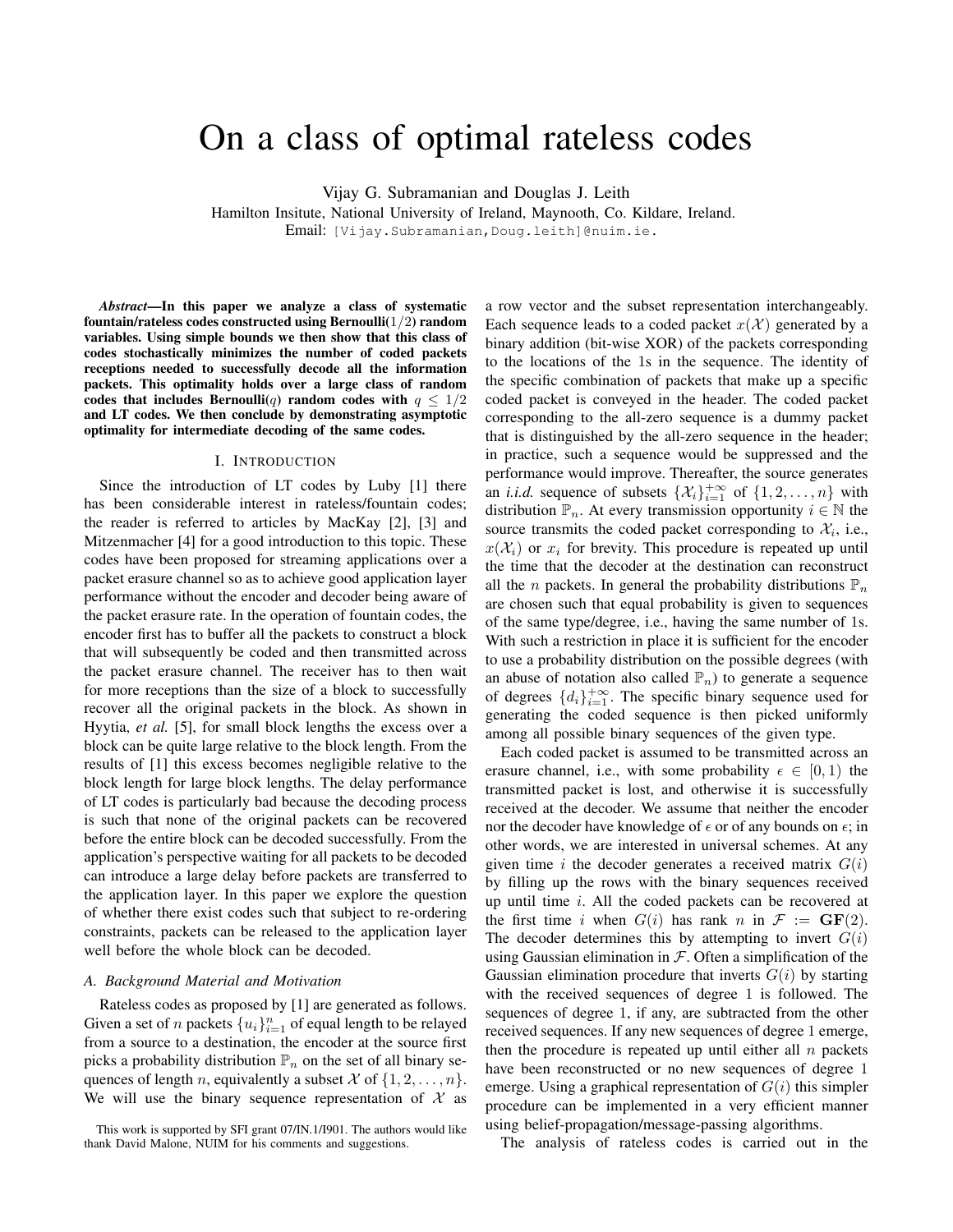asymptotic regime of large  $n$  under the assumption that the sequence  $\{\mathbb{P}_n\}_{n=1}^{+\infty}$  converges point-wise (weak convergence) to a probability distribution on  $\{0\} \cup \mathbb{N}$  as n increases without bound. With the belief-propagation decoding algorithm [1] showed that the soliton distribution optimized in expectation the number of coded packets that need to be received so as to fully recover all the uncoded packets. This ideal distribution, however, works very poorly in practice in conjunction with the belief-propagation decoding algorithm. Instead the sequence of distributions  $\mathbb{P}_n$  used in practice are from the robust soliton distribution that are chosen so as to converge point-wise to the soliton distribution. Using precoding Shokrollahi [6] and Maymounkov [7] proposed linear encoding and decoding schemes that only need a small but linear in  $n$  excess coded packets over  $n$  to recover all the uncoded packets using the belief propagation algorithm. Sanghavi [8] considered a related question wherein only a fixed fraction packets need to be decoded with high probability but using the belief propagation algorithm, and posed the problem of determining the optimal degree distribution for each intermediate decoding choice. Using the results of Darling and Norris [9] which were shown to be applicable to this problem by Maneva and Shokrollahi [10], it was shown in [8] that the optimal distributions are constant in intervals  $[1 - 1/k, 1 - 1/(k + 1)]$  for  $k \in \mathbb{N}$  with support only in  $\{1, 2, \ldots, k\}$ . While they can be determined exactly for  $k = 1$  and 2, tight bounds using linear programs were provided for the rest of the region. A key finding was that using the class of degree distributions described above and the belief propagation algorithm, to decode  $\lfloor rn \rfloor$  packets for  $r \in [0, 1]$  one always needs to receive an asymptotically linear in  $n$  (with positive slope) excess of coded packets over |rn| except for  $r \in \{0, 1\}$ . In fact the excess can be quite severe: for example, with  $r = 1/2$  one gets  $log(2) - 0.5 = 0.1931$  to be the lowest asymptotic excess. Even though the soliton distribution does not satisfy the requirements of the theory in [9], using approximations to the soliton distribution [8] showed that it would be the worst degree distribution, i.e., intermediate decoding at fraction r is not possible up until the time that all uncoded packets can be recovered with any linear excess less than  $1 - r$ .

Since rateless codes are often considered for streaming applications, coding-decoding delay is of great importance and intermediate decoding would be beneficial in reducing the playback buffer subject to re-ordering issues. With this in mind the impact of the asymptotic excess can be best appreciated when one considers average packet delays. Specifically, we are interested in the delay from when the encoder has all the information packets to when each packet can be decoded. For  $r \in [0, 1]$  if an encoding scheme needs a  $f(r)n$  normalized number of coded packets to be transmitted for rn information packets to be decoded (for large  $n$ ), then the normalized average delay is given by  $\int_0^1 f(r) dr$ ; asymptotically the real average delay scales like  $\int_0^1 f(r) dr$ . Note that  $f(r) \ge r$  and therefore a lower bound on the normalized average delay is 0.5. Using the results of [8] one can find a tighter lower bound for encoding schemes with sparse degree distributions when the beliefpropagation decoder is used; using numerical integration a better lower bound that results is 0.7003. As mentioned in [8] even this lower bound is not achievable by any one degree distribution, and therefore this metric could be a lot worse for any particular degree distribution. In this context it is noteworthy that the soliton distribution incurs 1 unit of normalized average delay. Thus one pays a significant delay price for any chosen sparse degree distribution.

The performance issues described above lead to the question of whether it is possible to get better intermediate decoding performance, and hence better delay performance, by changing some of the constraints. In Studholme and Blake [11] it was shown that by changing the class of degree distributions allowed and the decoding algorithm, it is possible to decode all the uncoded packets with almost constant overhead irrespective of the block length. In this paper we complement this result by showing, with a modification of a known code construction, that changing the class of degree distributions allowed and the decoding algorithm, allows one to also achieve optimal intermediate decoding universally, i.e., for any given  $r \in [0, 1]$ , (asymptotically) the decoder does not need to receive a linear excess of coded packets over  $\lfloor rn \rfloor$ . We also show optimality in terms of decoding performance for the code for finite block lengths, and in particular, for small block lengths where full Gaussian elimination is computationally feasible to implement. In addition to making the case for full Gaussian elimination, using the specific code construction we also propose expanding the search of encoding schemes to asymptotically defective degree distributions, i.e., by allowing the degree random variable to be infinite. In a graphical sense we seek to move away from the asymptotically sparse connectivity of the graphs in [9] and, instead, expand the search to graphs that are more connected. We then make a few comments on the minimum connectivity required in terms of the average degree to achieve (asymptotically) optimal performance.

This paper is structured as follows. We start by describing the systematic code construction in Section [II](#page-1-0) and demonstrate how the systematic part improves the decoding performance of the code. In the same section we also present some useful bounds on the performance of the proposed code. Thereafter we contrast our codes with a large class of random codes that contains Bernoulli(q) random codes with  $q \leq 1/2$ in Section [III](#page-3-0) to demonstrate optimality of our proposal. This is extended to asymptotic optimality in terms of the zero excess needed to recover any given rank in Section [IV](#page-5-0) and we conclude in Section [V.](#page-6-0)

#### II. CODE CONSTRUCTION

<span id="page-1-0"></span>Our code proposal is a modification of a known random code and is systematic in nature. Assume that we have  $n$  information packets  $(u_i, i = 1, \ldots, n)$ . The code construction can then be described as follows: if  $i \leq n$ , then we pick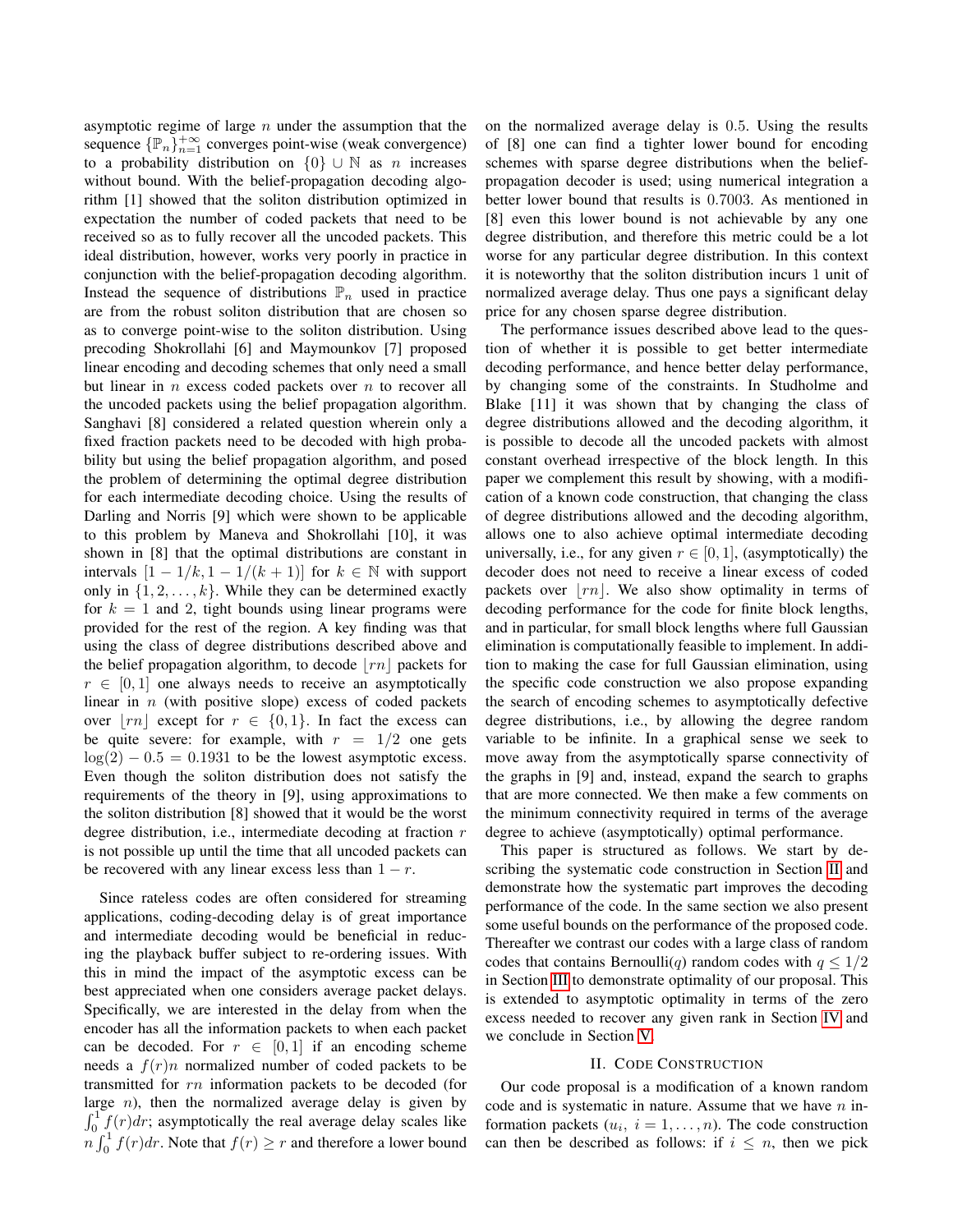$\mathcal{X}_i = \{i\}$ ; and for  $i > n$  we pick  $\mathcal{X}_i$  uniformly from among the subsets of  $\{1, 2, \ldots, n\}$ . The systematic part allows the encoder to start transmitting packets as soon as they arrive. This will necessarily improve the delay performance. From the description above it is clear that if  $i > n$  we generate the coded packets by an XOR of a random number of information packets, i.e.,  $e_i = \bigoplus_{j=1}^n \tilde{q}_{i,j} u_j$  where  $\tilde{q}_{i,j}$  is chosen in  $\{0, 1\}$ equally likely. Thus the coded packets can be represented by row vector  $\tilde{q}^i \in \mathcal{F}^n$ .

During the decoding process, as new coded packets arrive, we check to see if the rank increases or not. As soon at the rank of the received packets reaches  $n$ , we perform inversion to decode the packets. The analysis is most easily understood if one takes a column-wise view; the rank calculation will be the same. Assume that we receive  $i$  of the uncoded packets. Thereafter assume that we receive  $l$  coded packets. Then we can collect all the received  $X_s$  in a matrix as follows:

$$
G = \begin{bmatrix} I_{i \times i} & 0_{i \times n - i} \\ C_{l \times i} & D_{l \times n - i} \end{bmatrix},
$$

where the dimensions of the sub-matrices are also listed. The matrix I is the  $i \times i$  identity matrix with rank i since it is associated with reception of i unencoded packets. Both C and *D* have *i.i.d.* Bernoulli $(1/2)$  entries. Now it is clear that G is of full rank  $(n)$  if and only if D has rank  $n - i$ . Now each column of D is picked uniformly from one of  $2^l$  strings of length l. We would like each of these to increase the rank of  $D$ . Say we have finished processing up until column  $j$ under the restriction that  $j = 0, 1, \ldots, n - i - 1$  with  $j = 0$ representing the initial state where no columns have been processed. Assuming that the rank is  $i$ , then the probability that the next column  $((j+1)$ <sup>th</sup>) does not increase the rank is  $p_j = \frac{2^j}{2^l}$  $\frac{2^j}{2^l}$ ; the rank j subspace can cover  $2^j$  values while the total number of values possible is  $2^l$ . When  $j = 0$  the rank does not increase if the all-zero vector is produced. Thus the probability of decoding success is given by

$$
S_{i,l} = \prod_{j=0}^{n-i-1} (1 - p_j) = \prod_{j=0}^{n-i-1} (1 - 2^{j-l}),
$$
 (1)

and the probability of decoding failure starting with rank i and having received  $l$  coded packets is

$$
F_{i,l} = 1 - S_{i,l} = 1 - \prod_{j=0}^{n-i-1} (1 - 2^{j-l}).
$$
 (2)

Basically the uniform nature of the randomness and the specific transmission pattern that we have assumed, allows us to analyse the rank recovered as if from the very beginning.

Now assuming that the packet drop/erasure probability is  $\epsilon$ , the probability of failure of decoding all the uncoded packets after receiving  $n + \delta$  packets at the receiver is given by

$$
F(n,\delta,\epsilon) := \sum_{i=0}^{n-1} \binom{n}{i} \epsilon^{n-i} (1-\epsilon)^i F_{i,n+\delta-i}.
$$
 (3)

Before proceeding further we make one key observation

with the help of the following inequalities. Note for  $i \in$  $\{0, 1, \ldots, n-1\}$  we have the following bound

$$
S_{i,n+\delta-i} = \prod_{j=0}^{n-i-1} (1 - 2^{j-n-\delta+i}) = \prod_{j=1}^{n-i} (1 - 2^{-j-\delta})
$$
  
 
$$
\geq \prod_{j=1}^{n} (1 - 2^{-j-\delta}) = \prod_{j=0}^{n-1} (1 - 2^{j-n-\delta}) = S_{0,n+\delta}.
$$

This then implies for  $i \in \{0, 1, \ldots, n-1\}$  that  $F_{i,n+\delta-i} \leq$  $F_{0,n+\delta}$ , and therefore also that

<span id="page-2-0"></span>
$$
F(n,\delta,\epsilon) \le (1 - (1 - \epsilon)^n) F_{0,n+\delta} \le F_{0,n+\delta}.
$$
 (4)

In other words, the inequality in [\(4\)](#page-2-0) says that directly adding the systematic part improves the decoding performance of our code. This is very different from what happens to the LT codes generated by the robust soliton distribution as observed in [6] where the performance degrades if the systematic part is directly added.

We now explore some bounds on  $F_{i,l}$  that help in our analysis. A simple upper bound on  $S_{i,l}$  is the following that uses  $0 \leq 1 - x \leq e^{-x}$  for  $x \in [0,1]$ , namely,  $S_{i,l} \leq \exp(-2^{-l}(2^{n-i}-1))$ . This then directly implies the following two lower bounds

<span id="page-2-2"></span>
$$
F_{i,n+\delta-i} \ge 1 - \exp(-2^{-n-\delta+i}(2^{n-i}-1))
$$
  
= 1 - \exp(-2^{-\delta}(1-2^{-n+i}))  

$$
F(n,\delta,\epsilon) \ge 1 - (1-\epsilon)^n
$$
  

$$
-\sum_{i=0}^{n-1} {n \choose i} \epsilon^{n-i} (1-\epsilon)^i e^{2^{-\delta-(n-i)}-2^{-\delta}}.
$$
 (5)

<span id="page-2-3"></span>Using the inequality  $\prod_{j=1}^{k} (1 - x_j) \geq 1 - \sum_{j=1}^{k} x_j$  for  $x_j \in [0, 1]$  for all  $j = 1, 2, \ldots, k$  (this can be easily proved using induction), we get the following lower bound on  $S_{i,l}$ , namely,  $S_{i,l} \ge 1 - 2^{n-i-l} + 2^{-l} \ge 1 - 2^{n-i-l}$ . This then implies the following upper bounds

<span id="page-2-1"></span>
$$
F_{i,n+\delta-i} \le 2^{-\delta} \text{ and}
$$
  

$$
F(n,\delta,\epsilon) \le (1 - (1 - \epsilon)^n)2^{-\delta} \le 2^{-\delta}.
$$
 (6)

We now present an alternate upper bound using the classical Ky-Fan inequality [12]. Let  $0 \le y_i \le 1/2$  be given for  $i = 1, 2, \dots, m$ . Define  $\bar{y}_i := 1 - y_i$ . Then the Ky-Fan inequality states that

$$
\left(\frac{\prod_{i=1}^m \bar{y}_i}{\prod_{i=1}^m y_i}\right)^{1/m} \ge \frac{\sum_{i=1}^m \bar{y}_i}{\sum_{i=1}^m y_i};
$$

in other words, the ratio of the geometric means of the  $\bar{y}_i$ s and the  $y_i$ s is greater than the ratio of their arithmetic means.

We can apply this to lower bound  $S_{i,l}$  if we assume that l is chosen such that  $n - i - 1 - l \le -1$ , i.e., if  $l \ge n - i$ . For the application in mind this is true since  $\delta > 0$  implies l is at least  $n - i$ . Therefore assuming  $l \geq n - i$  and using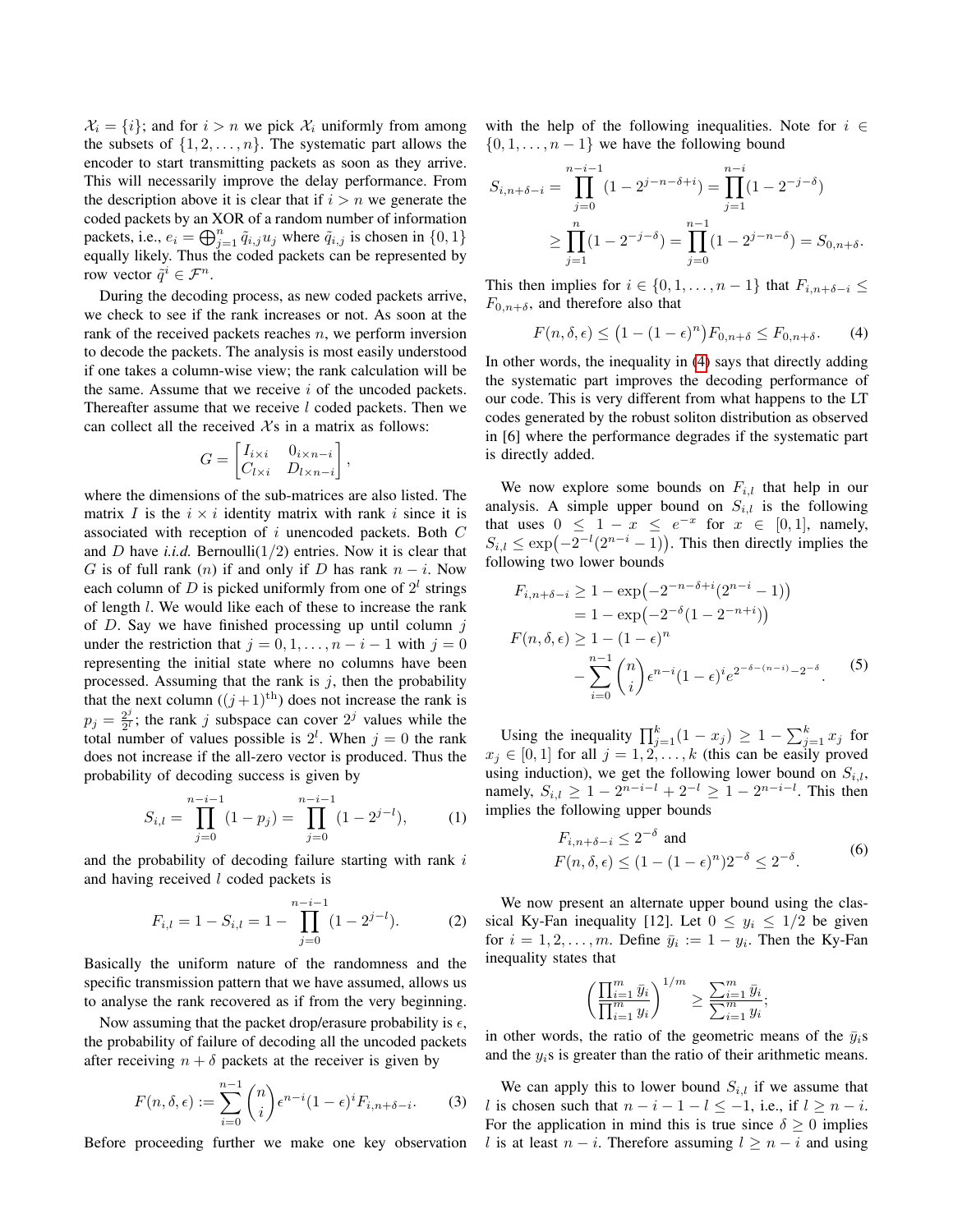the Ky-Fan inequality we get

$$
S_{i,l} \ge \left(\frac{2^{\frac{n-i-1}{2}}\left((n-i)-\frac{2^{n-i}-1}{2^l}\right)}{2^{n-i}-1}\right)^{n-1}
$$
 and  

$$
F_{i,l} \le 1 - \left(\frac{2^{\frac{n-i-1}{2}}\left((n-i)-\frac{2^{n-i}-1}{2^l}\right)}{2^{n-i}-1}\right)^{n-i}.
$$

The upper bound this implies is then

$$
F(n, \delta, \epsilon) \le
$$
  
\n
$$
\sum_{i=0}^{n-1} {n \choose i} \epsilon^{n-i} (1-\epsilon)^i
$$
  
\n
$$
\times \left[1 - \left(\frac{2^{\frac{n-i-1}{2}} \left((n-i) - \frac{2^{n-i}-1}{2^{\delta+n-i}}\right)}{2^{n-i}-1}\right)^{n-i}\right].
$$
\n(7)

This is tight for small  $\epsilon$ ; in fact, for small enough  $\epsilon$  it is better than the  $2^{-\delta}$  upper bound. The tightest of upper bounds in [\(6\)](#page-2-1) and [\(7\)](#page-3-1), and the lower bound in [\(5\)](#page-2-2) are compared against simulated performance of the code for a block-length  $n = 5$  at different packet erasure rates in Figure [1.](#page-3-2)Note that in all cases the lower bound well approximates the real performance. However, the upper bound is typically tight only when the bound developed using the Ky-Fan inequality is better than the  $2^{-\delta}$  upper bound.

## <span id="page-3-0"></span>III. ADDITIONAL PROPERTIES OF EQUIPROBABLE CODES

Before commenting upon the asymptotic performance of our code we prove a few more non-asymptotic properties for equiprobable codes. These show an optimality for choosing equiprobable binary sequences over a large class of random codes.

#### *A. Performance of nonsystematic codes*

Consider a random  $l \times n$  matrix G over field F. Assume the columns  $G_1, ..., G_n$  are independent and

$$
\mathbb{P}(G_i = v) = q_{n,i}(v), \quad v \in \mathcal{F}^l, \quad i = 1, \dots, n.
$$

For two vectors  $u, v \in \mathcal{F}^l$  let  $u \otimes v$  denote the vector obtained by bitwise AND of u and v. Let  $1(u)$  denote the index set to the non-zero elements of vector u and  $|1(u)|$ denote the number of non-zero elements in  $u$ . Then one defines the inner product  $uv$  of vectors  $u$  and  $v$  over field F as  $uv = |1(u \otimes v)| \mod 2$ . The finite-field Fourier transform [13] of the probability measure  $q_{n,i}(u)$  is then

$$
\hat{q}_{n,i}(u) = \sum_{v \in \mathcal{F}^n} q_{n,i}(v) (-1)^{uv}, \quad u \in \mathcal{F}^l,
$$
 (8)

since  $-1$  is the unique additive character of  $\mathcal{F}$ .

Following Sloane [14, Lemma 2.1], Alekseychuk [15], and  $[13]$ , we have a key relationship for any k dimensional

<span id="page-3-1"></span>

<span id="page-3-2"></span>(d) Packet erasure probability: 50%

<span id="page-3-3"></span>Fig. 1. Probability of decoding failure at receiver versus excess coded packets received with a systematic equiprobable code. At present resolution, the lower bound (dashes-and-dots) is indistinguishable from simulated performance (solid line).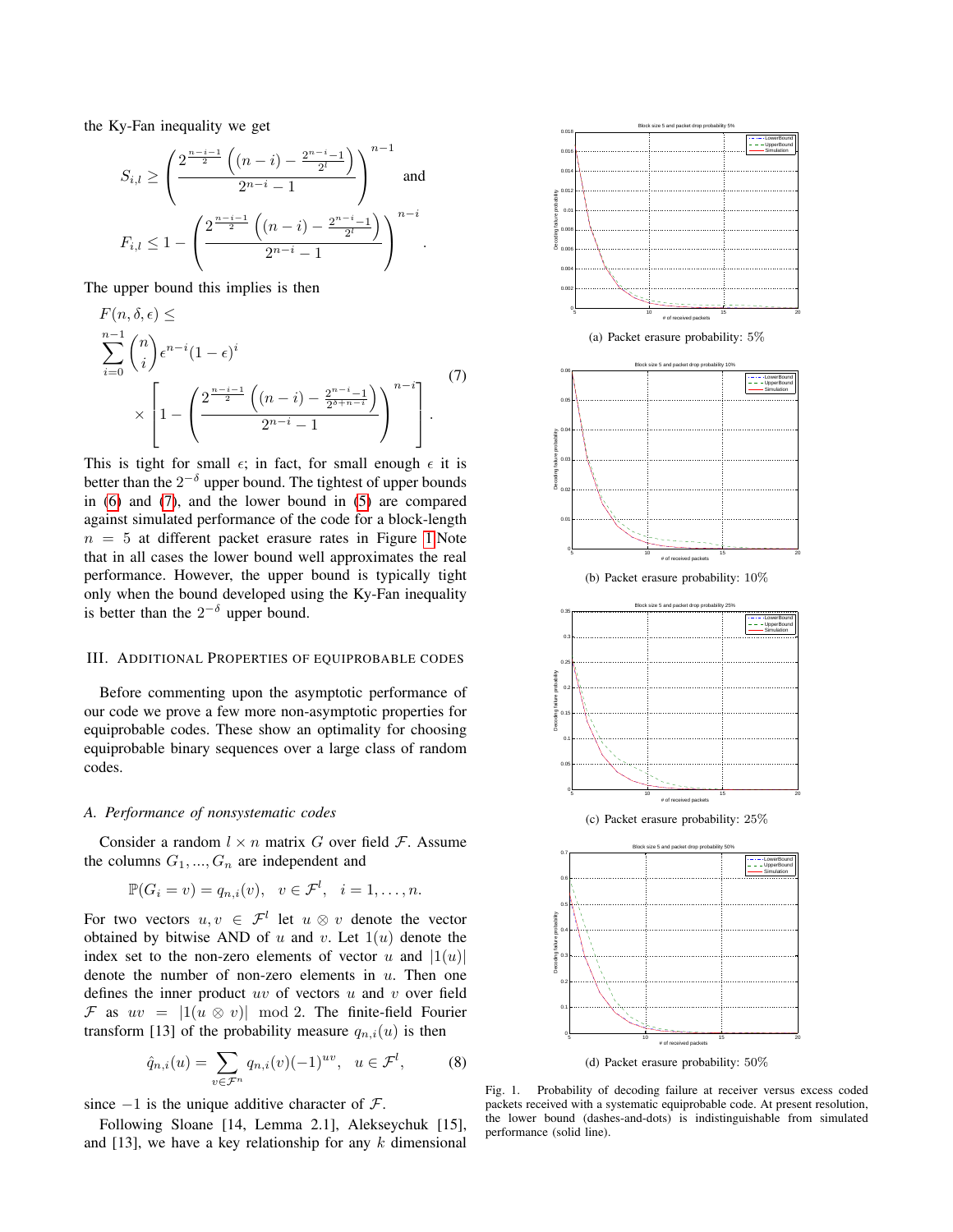subspace  $\mathcal{L}_k$  of  $\mathcal{F}^l$  that

$$
\mathbb{P}(G_i \in \mathcal{L}_k) = \sum_{v \in \mathcal{L}_k} q_{n,i}(v)
$$
  
=  $1/|\mathcal{L}_k^{\perp}| \sum_{u \in \mathcal{L}_k^{\perp}} \hat{q}_{n,i}(u)$   
=  $2^{-(l-k)} \sum_{u \in \mathcal{L}_k^{\perp}} \hat{q}_{n,i}(u)$ , (9)

where  $\mathcal{L}_k^{\perp}$  is the orthogonal component of  $\mathcal{L}_k$ , i.e., the set of vectors in  $\mathcal{F}^l$  that are orthogonal to every vector in  $\mathcal{L}_k$ , and  $|\mathcal{L}_k^{\perp}|$  is the cardinality of  $\mathcal{L}_k^{\perp}$ .

Consider the simplest case where the elements of G are *i.i.d.* Bernoulli(q) random variables where  $0 < q < 1$ . By assuming (without loss of generality) that the non-zero elements of  $u$  occur first and by using the binomial formula, we can explicitly calculate

$$
\hat{q}_{n,i}(u) = \begin{cases} (1 - 2q)^{|1(u)|} & \text{if } |1(u)| \neq 0; \\ 1 & \text{otherwise.} \end{cases}
$$
(10)

Therefore if one can enumerate the sequences in  $\mathcal{L}_k^{\perp}$  and tally the number of sequences of the same type, then from [\(10\)](#page-4-0) and [\(9\)](#page-4-1) one can obtain  $\mathbb{P}(G_i \in \mathcal{L}_k)$  by evaluating the weight enumerator [14] of  $\mathcal{L}_k^{\perp}$  at  $(1, 1-2q)$ ; a manifestation of the MacWilliams identity. In the equiprobable situation, where  $q = 1/2$ , we recover the usual expression  $\mathbb{P}(G_i \in \mathcal{L}_k) =$  $2^{-(l-k)}$  and  $\pi_n(1/2) := \mathbb{P}(rank(G) = n) = \prod_{j=0}^{n-1} (1 2^{-(l-k)}$ ). For  $q < 1/2$ ,  $\hat{q}_{n,i} > 0$  and  $\mathbb{P}(G_i \in \mathcal{L}_k) > 2^{-(l-k)}$ . Following the argument in Section [II](#page-1-0) it is easy to derive  $\pi_n(q) := \mathbb{P}(rank(G) = n) = \prod_{k=0}^{n-1} (1 - \mathbb{P}(\check{G}_k \in \mathcal{L}_k)).$ Hence,  $\pi_n(q) < \pi_n(1/2)$ , i.e., any choice of  $q < 1/2$  yields a strictly lower probability of  $G$  being a full rank matrix than when  $q = 1/2$ .

We can immediately generalise this observation to any probability distribution for which

$$
\hat{q}_{n,i}(u) \ge 0 \,\forall u \ne 0 \text{ and } \exists u \ne 0 : \hat{q}_{n,i}(u) > 0 \quad (11)
$$

which we refer to as *Condition 1*. From the definition of the inner-product and [\(8\)](#page-3-3) we have

$$
\hat{q}_{n,i}(u) = \sum_{s=0}^{\lfloor |1(u)|/2 \rfloor} \mathbb{P}(v : |1(u \otimes v)| = 2s)
$$
  

$$
-1_{\{|1(u)| \text{ is odd}\}} \sum_{s=0}^{\lfloor |1(u)|/2 \rfloor} \mathbb{P}(v : |1(u \otimes v)| = 2s + 1)
$$
  

$$
-1_{\{|1(u)| \text{ is even}\}} \sum_{s=0}^{\lfloor |1(u)|/2 \rfloor - 1} \mathbb{P}(v : |1(u \otimes v)| = 2*s + 1).
$$

For ease of exposition we write this as follows

$$
\hat{q}_{n,i}(u) = \sum_{s=0,2,4,...} \mathbb{P}(v : |1(u \otimes v)| = s) - \sum_{s=1,3,5,...} \mathbb{P}(v : |1(u \otimes v)| = s).
$$

<span id="page-4-1"></span>Thus *Condition 1* holds if and only if

$$
\sum_{s=0,2,4,...} \mathbb{P}(v : |1(u \otimes v)| = s) \ge
$$
  

$$
\sum_{s=1,3,5,...} \mathbb{P}(v : |1(u \otimes v)| = s) \forall u \neq 0 \text{ and}
$$
  

$$
\exists u : \sum_{s=0,2,4,...} \mathbb{P}(v : |1(u \otimes v)| = s) >
$$
(12)  

$$
\sum_{s=1,3,5,...} \mathbb{P}(v : |1(u \otimes v)| = s).
$$

In particular, *Condition 1* [\(11\)](#page-4-2) is satisfied by any distribution that generates  $(0, 1)$  matrices that have more 0s than 1s. That is, matrices where  $q_l^k < 1/2$ , where  $q_l^k$  is the probability that element  $l$  of column  $k$  is non-zero. To see this, observe that for a given  $u$ 

$$
\mathbb{P}(v:|1(u\otimes v)|=s)=\sum_{V\in V_s}\prod_{i\in V}q_i^k\prod_{j\in 1(u)\setminus V}(1-q_j^k),
$$

<span id="page-4-0"></span>where  $V_s$  is the set of all subsets of 1(u) with s elements. From this we get the following

$$
\hat{q}_{n,i}(u) = \sum_{s=0,2,4,...} \mathbb{P}(v : |1(u \otimes v)| = s)
$$
  

$$
- \sum_{s=1,3,5,...} \mathbb{P}(v : |1(u \otimes v)| = s)
$$
  

$$
= \sum_{s=0,2,4,...} \sum_{V \in V_s} \prod_{i \in V} q_i^k \prod_{j \in 1(u) \setminus V} (1 - q_j^k)
$$
  

$$
- \sum_{s=1,3,5,...} \sum_{V \in V_s} \prod_{i \in V} q_i^k \prod_{j \in 1(u) \setminus V} (1 - q_j^k).
$$

Therefore we can simplify the expression to get

<span id="page-4-2"></span>
$$
\hat{q}_{n,i}(u) = \sum_{s=0,2,4,..} \sum_{V \in V_s} \prod_{i \in V} (-q_i^k) \prod_{j \in 1(u) \setminus V} (1 - q_j^k) \n+ \sum_{s=1,3,5,..} \sum_{V \in V_s} \prod_{i \in V} (-q_i^k) \prod_{j \in 1(u) \setminus V} (1 - q_j^k) \n= \sum_{s=0}^{|1(u)|} \sum_{V \in V_s} \prod_{i \in V} (-q_i^k) \prod_{j \in 1(u) \setminus V} (1 - q_j^k) \n= \prod_{i \in 1(u)} (1 - 2q_i^k),
$$

from which the generalization follows.

We can summarize the results of this section in the following manner. For a given rateless code let  $\tau$  be the random variable that denotes the first time that all the uncoded packets can be recovered from the received coded packets (received through an erasure channel). For a big class of random codes that includes the class of Bernoulli $(q)$ random codes with  $q \leq 1/2$ , the results above show that choosing Bernoulli $(1/2)$  random codes is the optimal choice in terms of stochastically minimizing  $\tau$  for any finite n. Our simulation results indicate that the above property is also true when  $q \geq 1/2$  but only for large enough n. The stochastic or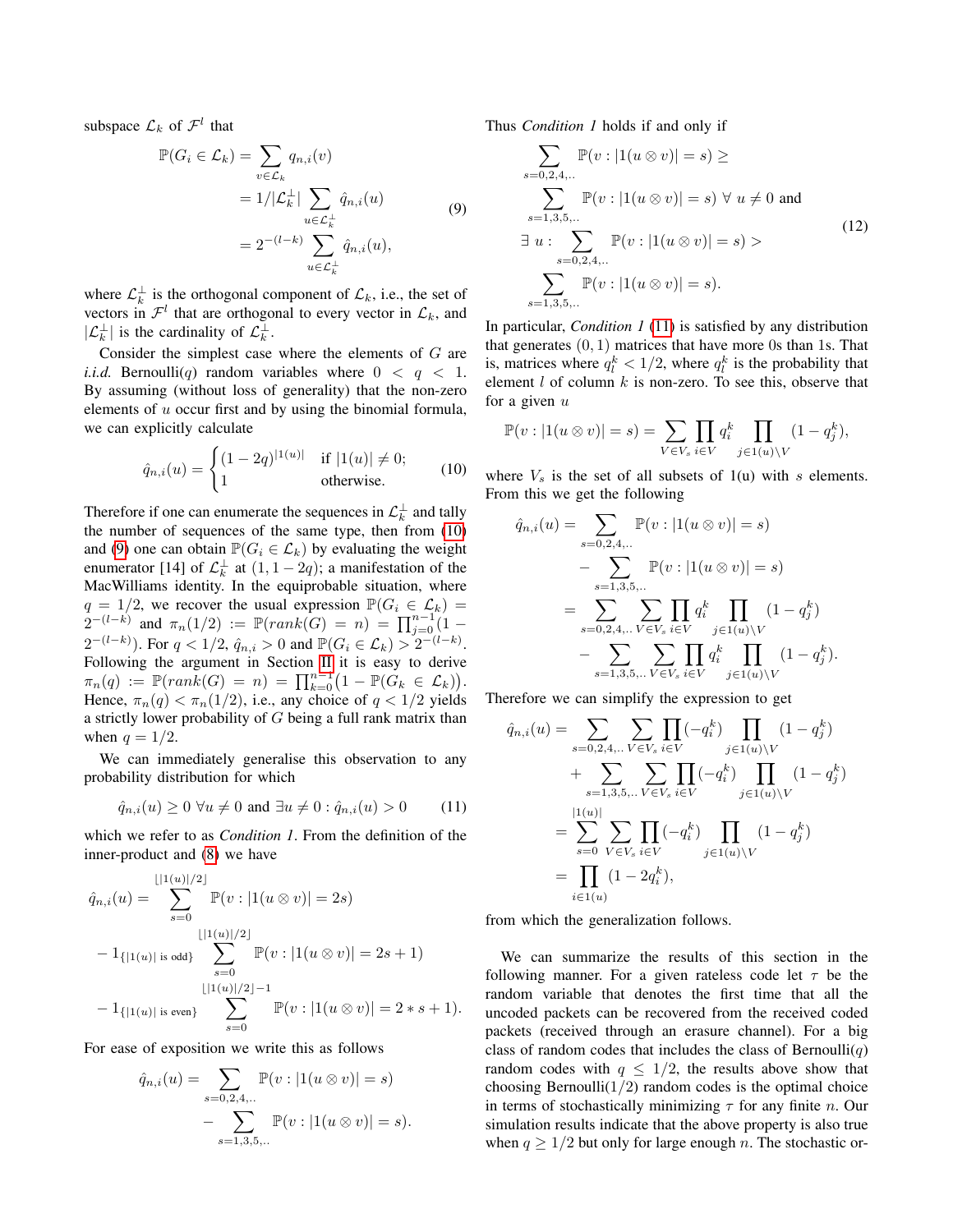dering result is surprising since the results of Kovalenko [16], Masol [17] and others found in Levitskaya[18] only prove that if  $q$  is not too close to either 0 or 1, then the distribution of the rank converges for very large  $n$  in the variation norm to the case of  $q = 1/2$ .

## *B. Performance of systematic codes*

Turning to the case of systematic codes we can make the following important observation when  $q_l^k = q$  for all l and k. If  $q < 1/2$  and  $|1(u)| \neq 0$ , we find that  $\hat{q}_{n,i}(u) = (1 (2q)^{|1(u)|}$  decreases with q. Therefore  $\mathbb{P}(G_i \in \mathcal{L}_k)$  decreases with q and  $\mathbb{P}(rank(G) = n)$  increases with q. As in the case of  $q = 1/2$  we can redefine

$$
F(n, \delta, \epsilon, q) := \sum_{i=0}^{n-1} {n \choose i} \epsilon^{n-i} (1-\epsilon)^i F_{i, n+\delta-i}(q), \quad (13)
$$

where  $F(n, \delta, \epsilon, q)$  is the probability of failure of decoding all uncoded packets after receiving  $n + \delta$  packets at the receiver with an initial uncoded set of transmissions followed by randomly generated binary sequences of length  $n$  generated by *i.i.d.* Bernoulli( $q$ ) random variables. Above  $F_{i,l}(q)$  is the probability of decoding failure starting rank i and having received l coded packets. Note that  $F_{i,l}(q)$  is nothing but  $1 - \pi_{n-i}(q)$ . Therefore  $F(n, \delta, \epsilon, q)$  decreases with  $q \in [0, 1/2]$ . Therefore our construction of systematic Bernoulli $(1/2)$  random codes still demonstrate optimal performance in terms of stochastically minimizing  $\tau$ . As mentioned in Section [II](#page-1-0) the systematic part helps improve the performance of Bernoulli $(1/2)$  codes whereas it could hurt the performance when  $q < 1/2$ .

# <span id="page-5-0"></span>IV. ASYMPTOTICALLY OPTIMAL INTERMEDIATE DECODING

We now analyze the asymptotic behaviour of our code construction and will show that it yields the best trade-off for intermediate decoding. As done previously assume that the block-size is  $n$  packets and the packet loss probability is  $\epsilon$ , but assume that we receive a total of l packets at the decoder. Instead of recovering all the packets, we will analyse the rank of G once l packets are present at the decoder.

Denote the decoded rank random variable by  $R_l^n$  when n is the block-size and  $l$  the number of received packets. Then for  $0 \leq i \leq \min(l, n)$  we have

$$
\mathbb{P}(R_l^n \ge i) = \sum_{j=i}^n \binom{n}{j} (1 - \epsilon)^j \epsilon^{n-j}
$$
\n
$$
+ \sum_{s=0}^{i-1} \binom{n}{s} \epsilon^{n-s} (1 - \epsilon)^s P_U(n - s, i - s, l - s),
$$
\n(14)

where  $P_U(n, i, l)$  is the probability of recovering rank of at least  $i$  from  $l$  received coded packets  $(U$  in the definition refers to Bernoulli $(1/2)$  random codes) when the block-size is  $n$ . The first term in the equation accounts for the possibility that at least i packets are uncoded packets, and the second considers the (disjoint from first term) possibility that all the uncoded packets have been transmitted and at most  $i - 1$ uncoded packets arrive at the receiver. Obviously we have  $P_U(n, 0, l) \equiv 1$ ,  $P_U(n, i, l) \equiv 0$  if  $\min(n, l) < i$ , and monotonicity of  $P_U(n, i, l)$  in l, i.e.,  $P_U(n, i, l + 1) > P_U(n, i, l)$ .

By conditioning on whether the first column is an all zero column or not ,we can derive the following recursive relationship to compute these probabilities, namely,

$$
P_U(n, i, l) = 2^{-l} P_U(n - 1, i, l)
$$
  
+ 
$$
(1 - 2^{-l}) P_U(n - 1, i - 1, l - 1).
$$
 (15)

Since  $i \leq n$ , the rank of G can at most be i. Therefore one can view the problem such that  $i$  becomes the block-length and  $n$  the number of received coded packets. Thus taking a transpose of the matrix representation of the received packets and using the analysis from the Section [II](#page-1-0) we have

$$
P_U(n, i, i) = \prod_{j=0}^{i-1} (1 - 2^{j-n}) \quad \forall \ i = 1, 2, \dots, n. \tag{16}
$$

From this discussion and Section [III,](#page-3-0) it is also clear that for every finite n (and  $i \leq n$ ) choosing Bernoulli(q) random codes with  $q < 1/2$  will only result in a smaller value for this probability. Therefore the random variable  $R_l^n$  is stochastically maximized by the systematic equiprobable code. The analysis in Section [II](#page-1-0) summarized in [\(1\)](#page-2-3) also gives one more constraint, namely, if  $l \leq n$ , then  $P_U(n, n, l)$  $\prod_{j=0}^{n-1} (1-2^{j-l}).$ 

Pick  $r \in (0, 1)$ . Then we will show that  $\lim_{n\to+\infty} P_U(n, \lfloor rn \rfloor, \lfloor rn \rfloor) = 1$ . Using  $0 \leq 1 - x \leq e^{-x}$ for  $x \in [0,1]$  we get  $P_U(n,i,i) \leq \exp(-2^{i-n}+2^{-n})$ and  $P_U(n, n, l) \le \exp(-2^{n-l} + 2^{-l})$ . Using the inequality  $\prod_{j=1}^{k} (1-x_j) \geq 1 - \sum_{j=1}^{k} x_j$  for  $x_j \in [0,1]$  for all  $j = 1, 2, ..., k$  we have  $P_U(n, i, i) \ge 1 - 2^{i-n}$  and  $P_U(n, n, l) \ge 1 - 2^{n-l}$ . Using these bounds one gets

<span id="page-5-1"></span>
$$
1 - 2^{-n\left(1 - \frac{\lfloor rn \rfloor}{n}\right)} \le P_U(n, \lfloor rn \rfloor, \lfloor rn \rfloor) \le \exp\left(-2^{-n\left(1 - \frac{\lfloor rn \rfloor}{n}\right)} + 2^{-n}\right).
$$
 (17)

Now it is immediate that  $\lim_{n\to+\infty} P_U(n, \lfloor rn \rfloor, \lfloor rn \rfloor) = 1$ for all  $r \in (0,1)$ .

For the case of  $r = 0$  we only need to prove that  $\lim_{n\to+\infty} P_U(n,\delta(n),\delta(n)) = 1$  for any sequence  $\delta(n) \geq 1$ such that  $\lim_{n\to+\infty} \delta(n)/n = 0$ . This readily follows by using bounds similar to [\(17\)](#page-5-1). Essentially this result follows from the fact that the probability of the all-zero codeword decays to 0 exponentially fast in n.

For  $r = 1$  define  $\delta = l - n$ , and then we get

$$
1 - 2^{-\delta} \le P_U(n, \lfloor rn \rfloor, \lfloor rn \rfloor + \delta)
$$
  
 
$$
\le \exp\left(-2^{-\delta} + 2^{-n-\delta}\right).
$$
 (18)

Therefore if  $\lim_{n \to +\infty} \delta(n) = +\infty$ , then  $\lim_{n\to+\infty} P_U(n,n,n+\delta(n)) = 1$ . Note that we do not need  $\delta(n)$  to be  $O(n)$  and it is fine if the sequence  $\delta(n)$ is  $o(n)$ , as long as  $\lim_{n \to +\infty} \delta(n) = +\infty$ .

Now we present a simple bound that will help prove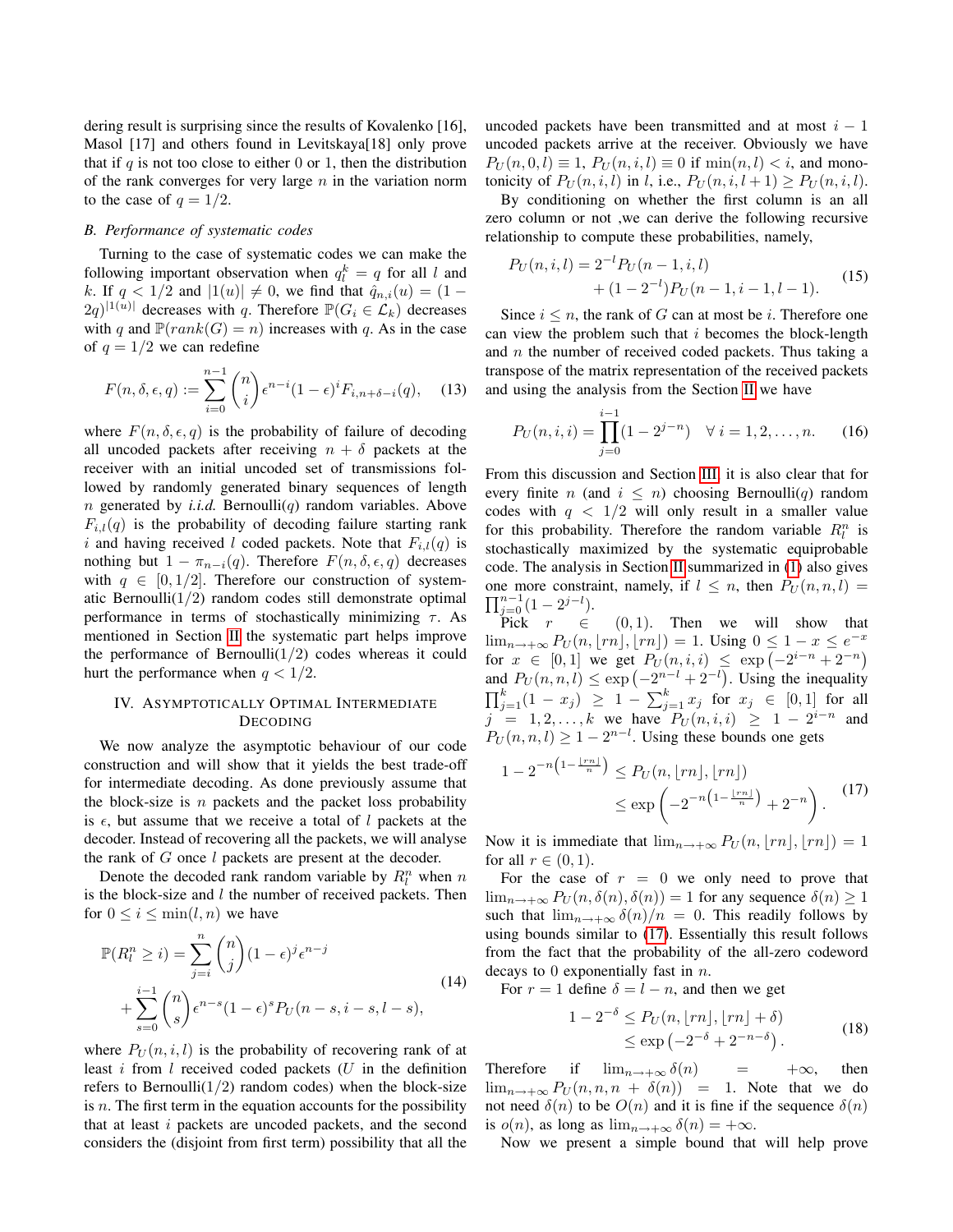optimality properties for our systematic coding scheme that hold for all  $\epsilon \in [0, 1)$  when n is large. For  $0 \le s \le i - 1$ where  $i < n$  we have

$$
P_U(n-s, i-s, i-s)
$$
  
= 
$$
\prod_{j=0}^{i-s-1} (1-2^{j-n+s})
$$
  
= 
$$
\prod_{j=s}^{i-1} (1-2^{j-n})
$$
  

$$
\geq \prod_{j=0}^{i-1} (1-2^{j-n}) = P_U(n, i, i).
$$
 (19)

Note that the inequality above is strict if  $s > 0$ . Also, by definition  $P_U(n, i, i) \leq 1$ . Therefore we have

$$
\mathbb{P}(R_i^n = i) \ge P_U(n, i, i)
$$
  
\n
$$
\times \left( \sum_{j=i}^n \binom{n}{j} (1 - \epsilon)^j \epsilon^{n-j} + \sum_{s=0}^{i-1} \binom{n}{s} \epsilon^{n-s} (1 - \epsilon)^s \right)
$$
  
\n
$$
= P_U(n, i, i).
$$
\n(20)

From the earlier result that  $\lim_{n \to +\infty} P_U(n, \lfloor rn \rfloor, \lfloor rn \rfloor) = 1$ for all  $r \in (0, 1)$  we have  $\frac{R_{\lfloor rn \rfloor}^{n}}{n}$  converging in probability to  $r$ . In other words for large  $n$  with high probability (tending to 1 as  $n \rightarrow +\infty$ ) any intermediate rank can be recovered from the reception of the same number of packets.

Consider the case of  $i = n$  and  $l = n + \delta$  where  $\delta \geq 0$ . Here for  $0 \leq s \leq n-1$  we have

$$
P_U(n-s, n-s, n+\delta-s) = \prod_{j=0}^{n-s-1} (1 - 2^{j-n-\delta+s})
$$
  
= 
$$
\prod_{j=s}^{n-1} (1 - 2^{j-n-\delta})
$$
 (21)  

$$
\geq \prod_{j=0}^{n-1} (1 - 2^{j-n-\delta}),
$$

where the last term is  $P_U(n, n, n + \delta)$ . This then yields the following bound

$$
\mathbb{P}(R_{n+\delta}^n = n) = (1 - \epsilon)^n
$$
  
+ 
$$
\sum_{s=0}^{n-1} {n \choose s} (1 - \epsilon)^s \epsilon^{n-s} P_U(n-s, n-s, l-s)
$$
 (22)  

$$
\ge P_U(n, n, n+\delta).
$$

Again bounds similar to [\(17\)](#page-5-1) show that  $\lim_{n \to +\infty} \mathbb{P}(R_{n+\delta(n)}^n = n) = 1$ , as long as  $\lim_{n\to+\infty}\delta(n)=+\infty.$ 

We have thus shown that the performance of our coding scheme, when only the coded packets are received, is asymptotically optimal. Since this lower bounds the performance of our systematic scheme (independent of the erasure probability), we have demonstrated that it is universally (in  $\epsilon$ ) optimal.

We once again point out that strictly speaking in our result  $r$ is the fractional rank of the  $G(\cdot)$  random matrix which could be very different from the actual fraction of uncoded packets that can be successfully reconstructed.

Using results from [16], [17] and others in [18], even if the probability of subsets of  $\{1, 2, \ldots, n\}$  are not chosen uniformly, it is still possible to get the same asymptotic  $(in n)$  decoding performance if the subsets are chosen by generating *n* Bernoulli $(q(n))$  random variables so long as  $\frac{\log(n)+c}{n} \leq q(n) \leq 1-\frac{\log(n)+c}{n}$  $\frac{n}{n}$ . Thus even though, for every finite *n*, the codes with  $q = 1/2$  perform better than when  $q < 1/2$ , asymptotically there no linear excess with properly chosen values of  $q(n)$ . There are a few properties that one can state for this class of codes: 1) asymptotically the allones or all-zeros vector has negligible probability; 2) the mean degree, i.e.,  $nq(n)$ , is at least  $log(n) + c$  which tends to infinity as  $n \to +\infty$  while it is at the most  $n - \log(n) - c$ so that different sequences will have at least a few uncoded packets being disjoint; and 3) asymptotically any finite degree sequence has negligible probability. One should contrast this with the class of codes that have a finite asymptotic degree as in the analysis of [1], [9] and [8]. For this class one has  $nq(n)$ asymptotically being a finite constant, except for the robust soliton codes where the mean degree grows without bound to the mean of the soliton distribution, i.e., infinity. Even with matrix inversion as opposed to just the belief-propagation algorithm, from [16], [17] one can predict that it would not be possible to obtain the performance of equiprobable codes in terms of asymptotically no linear excess. The one major drawback with using highly connected graphs is that matrix inversion will be very expensive if the block length is large. However, it is still unknown as to whether graphs generated with  $q(n) \approx \frac{\log(n)+c}{n}$  will be sparse enough that matrix inversion will not be very expensive. Exploring this as well as the performance of belief-propagation for such codes is a topic for future research.

#### V. CONCLUSION

<span id="page-6-0"></span>We analyzed a class of systematic rateless codes constructed using Bernoulli $(1/2)$  random variables. Over a large class of random codes we showed that the systematic equiprobable code construction has optimal performance in terms of the number of received packets necessary for recovery of coded packets. Thereafter we also showed that our code construction is also asymptotically optimal in terms of intermediate decoding.

#### **REFERENCES**

- [1] M. Luby, "LT codes," in *Proc. of the* 43rd *Annual IEEE Symposium on FOCS*, Nov 2002, pp. 271–280.
- [2] D. MacKay, *Information theory, inference and learning algorithms*. New York: Cambridge University Press, 2003.
- [3] ——, "Fountain codes," in *The IEE Proc.*, vol. 152. IEE, Dec 2005, pp. 1062–1068.
- [4] M. Mitzenmacher, "Digital fountains: A survey and look forward," Notes, 2006.